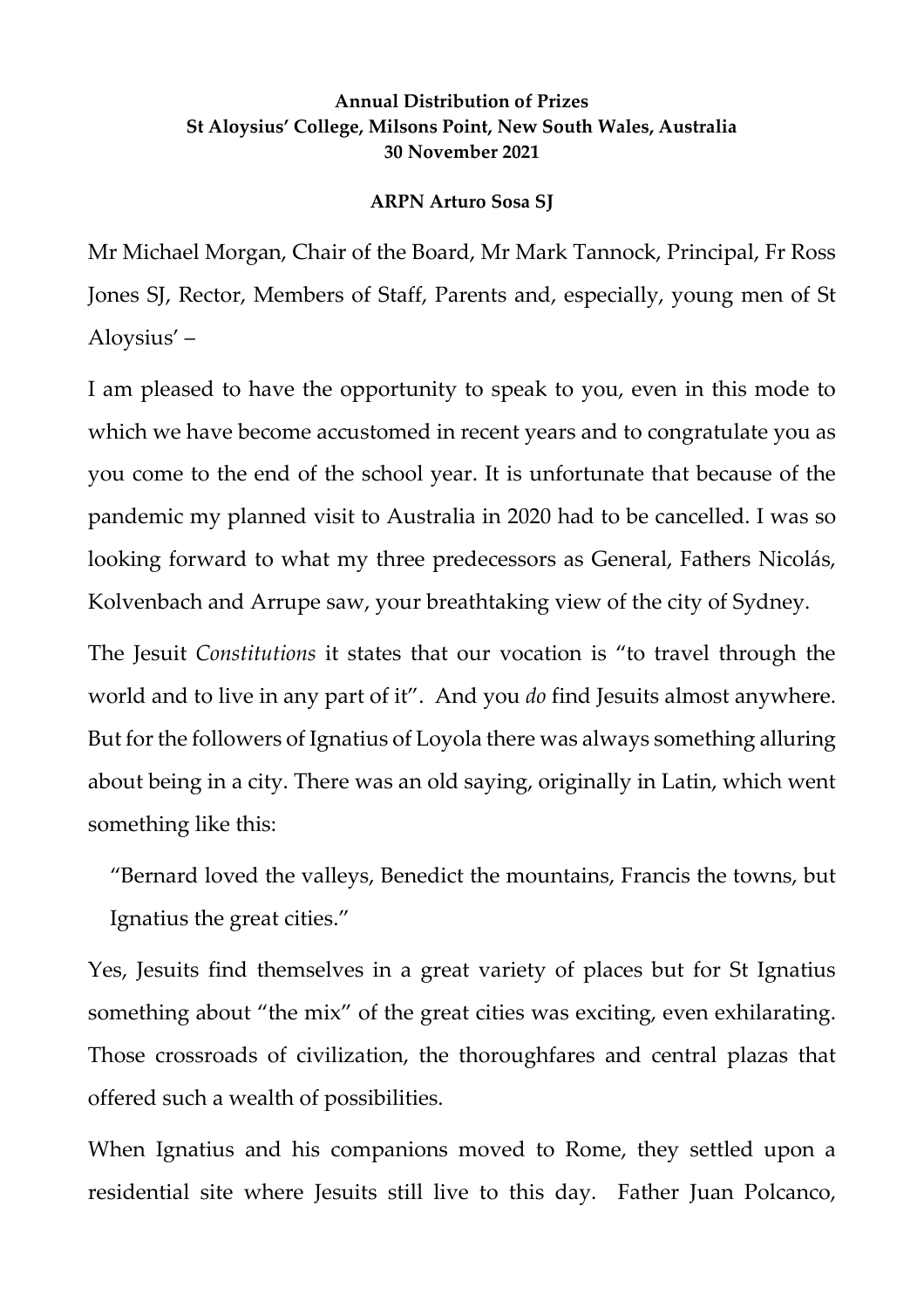Ignatius' secretary at the time, noted that it was not chosen for its comfort or for spaciousness, but for its location. It was in the very heart of Rome. The Pope lived in one side of the block, the brothels on the other. The city government was within walking distance, as was the Jewish quarter. The upper middle-class and the hovels of the poor were side by side. In front was a piazza where people stopped and shopped, took time out to chat. There, as one commentator observed, Jesuits "talked to the daughters of popes and to the prostitutes alike; they counselled prince and catechised street urchins".

Certainly, your vast Australian countryside – the outback, the desert, the beaches – are all places of quiet beauty, of space and reflection. But the cities are places of a different attraction. They are bustling, cosmopolitan realms of varied faiths and cultures, of ideas and dreams, of social and economic conditions and movements. It was where Jesuits will engage the best architects and artists to design their places of worship. Where quality colleges will offer a schooling in Christian humanism. Yet cities were also divided communities, where Jesuits felt the freedom of the Gospel to move across sectors of prejudice, of class and religious distinctions. Ignatius was drawn towards such city crossroads where Christ's message of hope and peace would make the greatest impact.

That beautiful city which you look over, where you are entertained or nourished by the arts and culture, is also, like all cities, a city of shadows, of street people 'living rough', of violence and crime. It has an underbelly that I'm told you Aloysians, on St Vincent de Paul's Night Patrol, experience in conversations with God's poor in the parks and transport intersections.

Cities are places of paradox. The haunts of the powerbrokers and of the weak. Of wealth and poverty. Of consolation and desolation. Of the Good Spirit and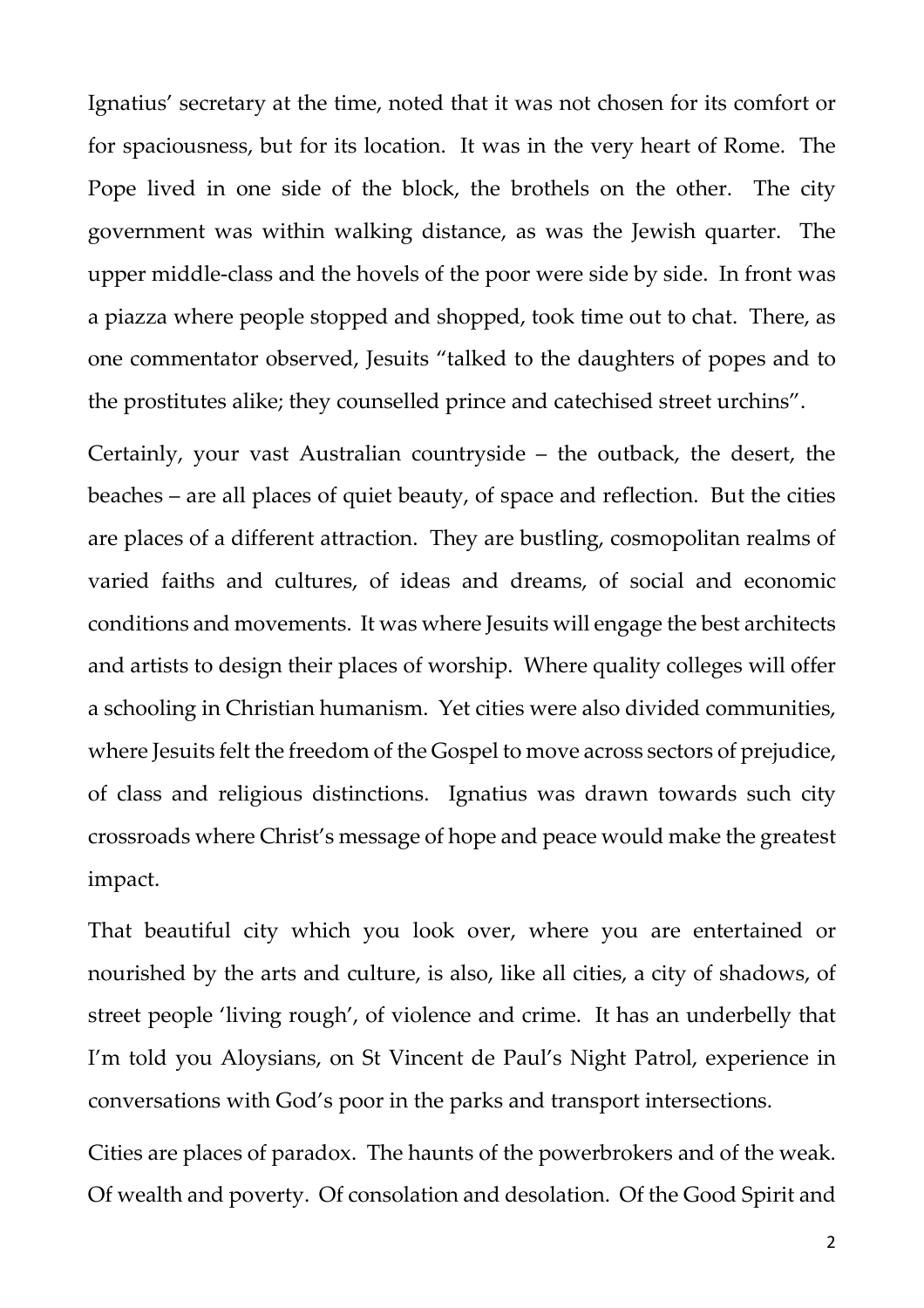false voices. And most of you, in time, will move into that city of Sydney, or any very much like it.

That city beckons you, just as many cities beckoned Ignatius and his companions for mission.

I was delighted to learn that, in these constricted COVID times at the College, you have been exploring creative ways to carry on the Jesuit pedagogy. I heard that you adapted your last week of terms into what you called *Magis Weeks*, so as to live out with the 4Cs of Jesuit education that Father Kolvenbach emphasised – Competence, Conscience, Compassion and Commitment. They are precisely the qualities you can bring into the city – that hub of business, culture and politics.

Bring to it your **competencies**, your talents, your professional skills, honed by a sense of the *magis*. Put them at the service of God's people for the good. Bring your **consciences** to bear when the false voices speak, when public opinion is not life-giving, when justice is denied, and values are eroded. Bring **compassion** for the many city-dwellers who suffer – the homeless, the refugees and asylum seekers, the indigenous Australians (whom I hear you care for and learn from in your Jarjum primary school in Redfern). Remember, compassion is 'empathy-in-action', hands complementing the heart. Finally, bring **commitment** – the committed Aloysian is as good as his word. Commitment to important tasks and to people. Commitments which are neither lightly discerned, nor lightly discarded. Take a staying power into the spaces you move into to inspire and encourage others, especially those who find it hard to hang on.

Like all those Aloysians who went before you – who experienced the Spanish flu, two World Wars and a Depression – you have lived through two very